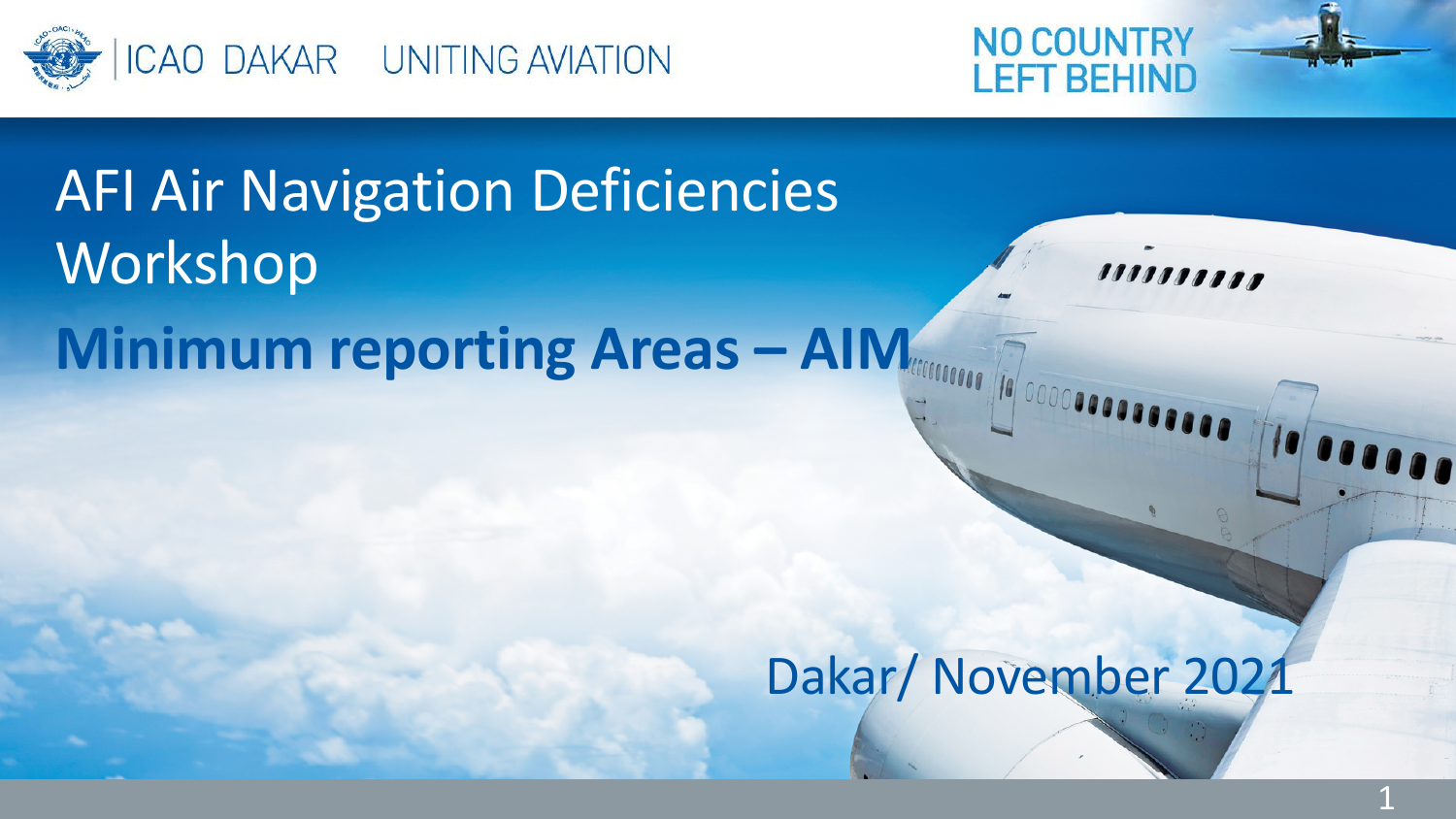



# **Outline**

- Introduction
- NOTAM service
- Cartography service
- Aeronautical Information Publication service
- Pre-flight briefing service
- Post-flight information service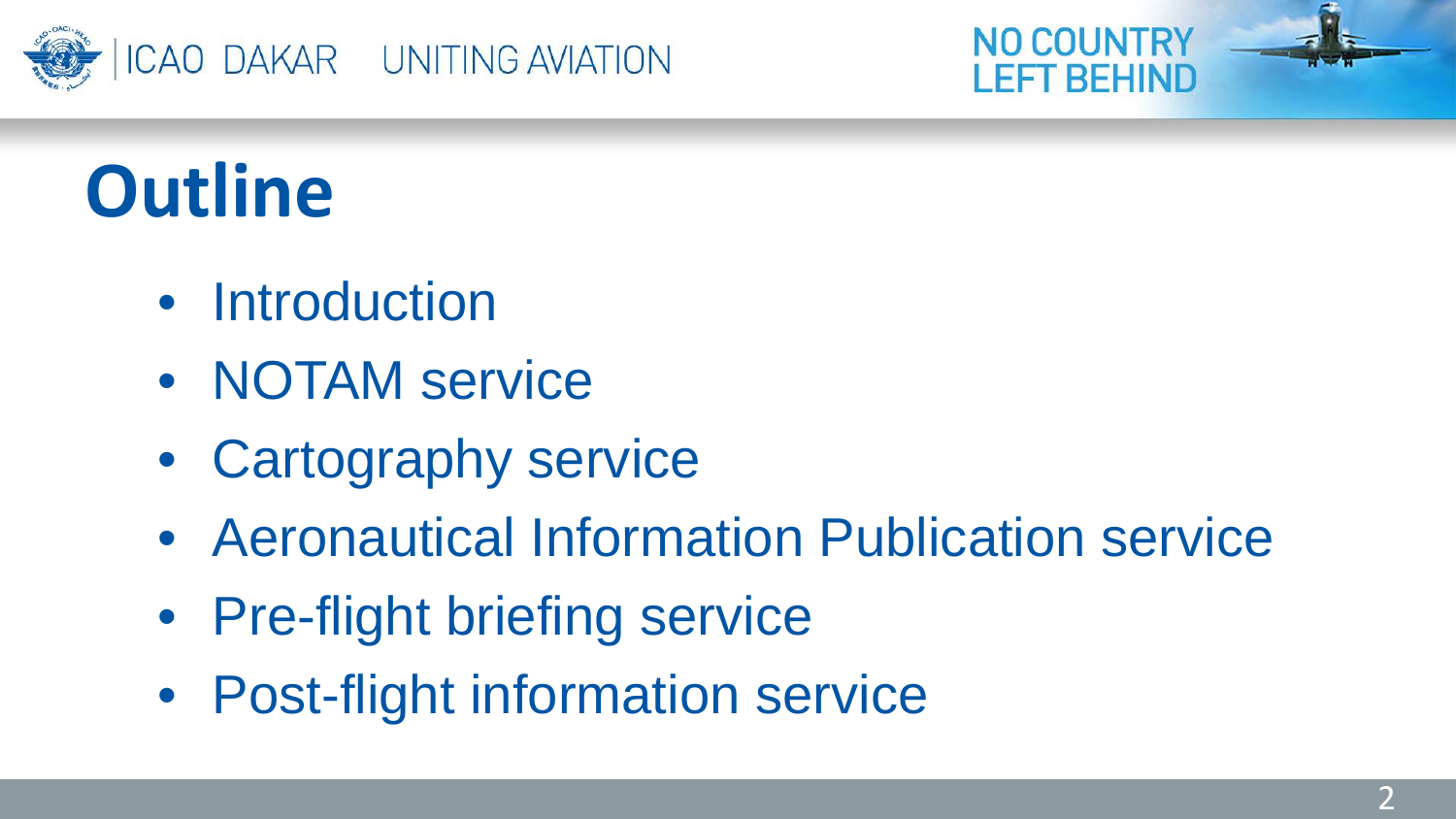



**Annex 15** *(Sixteenth Edition, July 2018) - Chapter 2*

- The **responsibilities** of the **State** regarding the **provision** of aeronautical information **service** is clearly stated through standards under section 2.1 "State responsibilities"
- Furthermore, section 2.2 "AIS responsibilities and functions" outlines the **obligations** of **AIS** in **providing** aeronautical **data** and aeronautical **information** necessary for the *safety*, *regularity* and *efficiency* of air navigation, in a **timely** manner and in the **formats** that fit the need of users.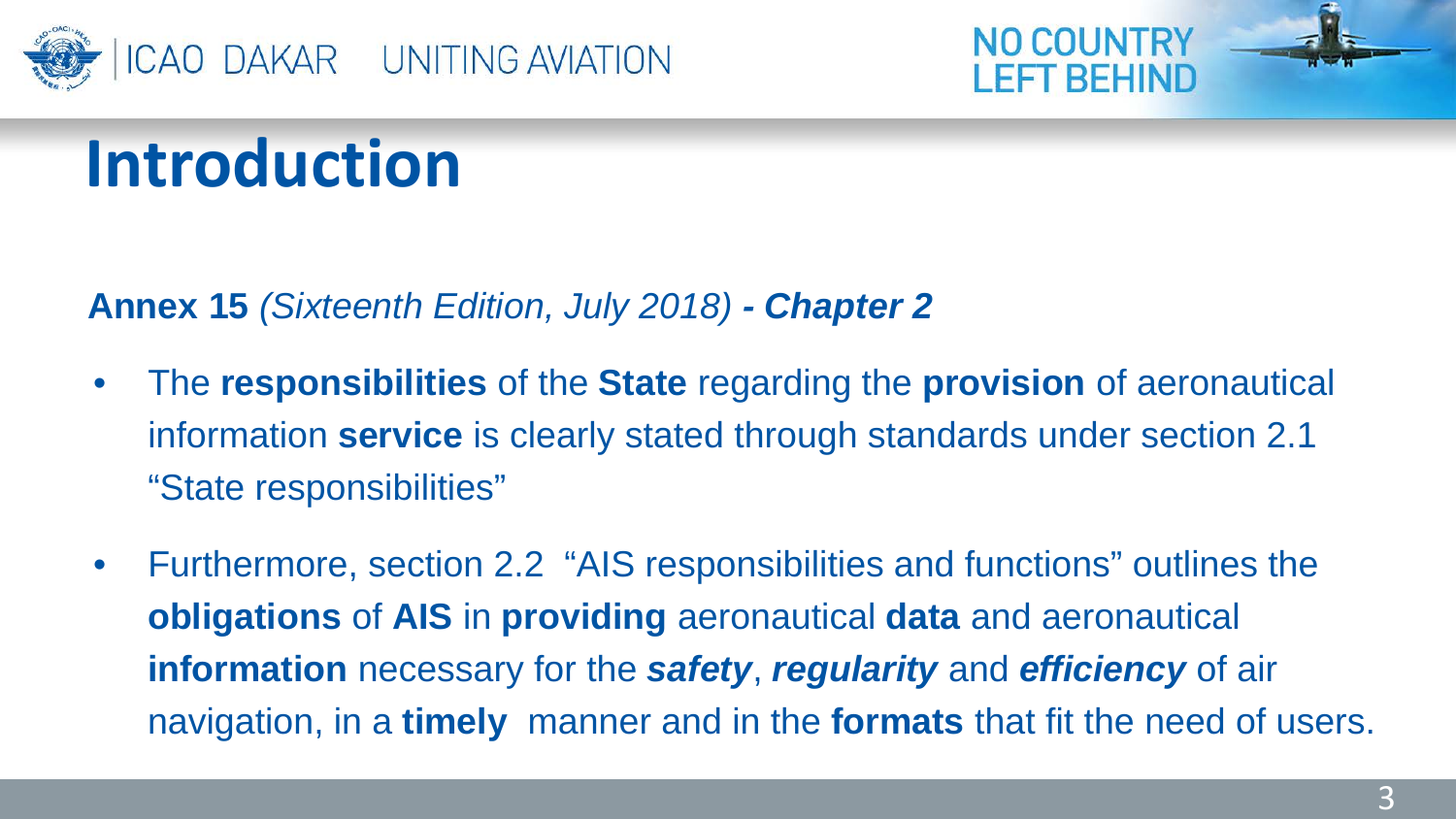



**Annex 15** *(Sixteenth Edition, July 2018) - Chapter 2*

• **Standard 2.1.1**: Each **Contracting State** shall:

a) **provide** an **aeronautical information service** (AIS); or

b) **agree** with one or more other Contracting State(s) for the **provision** of a **joint service**; or

c) **delegate** the authority for **the provision** of the service to a **non-governmental agency**, provided the **Standards and Recommended Practices** of this Annex are **adequately met**.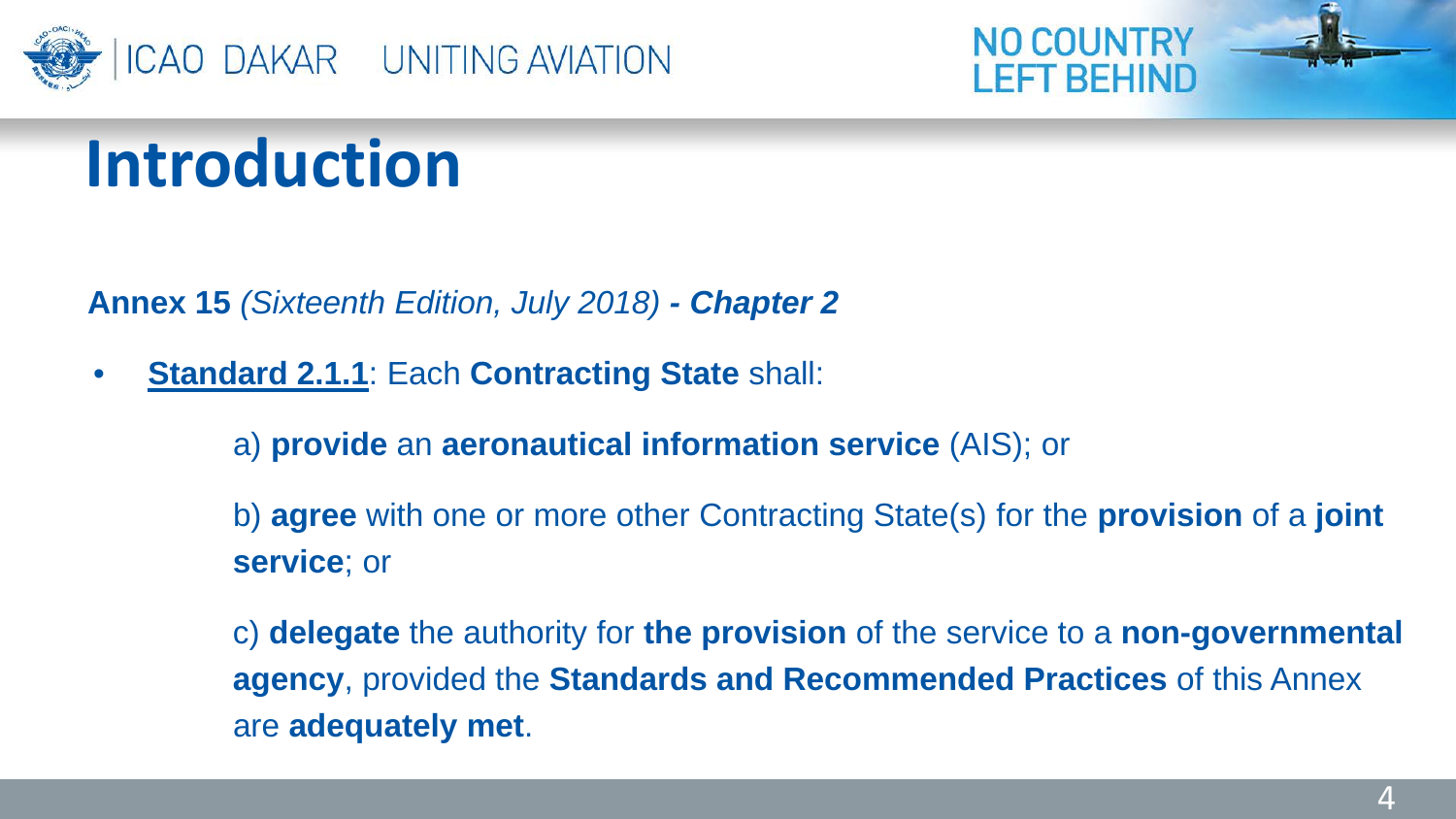



**Annex 15** *(Sixteenth Edition, July 2018) - Chapter 2*

- **Standard 2.1.2**: Each Contracting State shall **ensure** that the **provision** of aeronautical **data** and aeronautical **information covers** its **own territory** and those **areas over the high seas** for which it is **responsible** for the provision of **air traffic services** (ATS).
- **Standard 2.1.3**: The State concerned shall remain **responsible** for the aeronautical **data** and aeronautical **information provided** in accordance with **2.1.2**…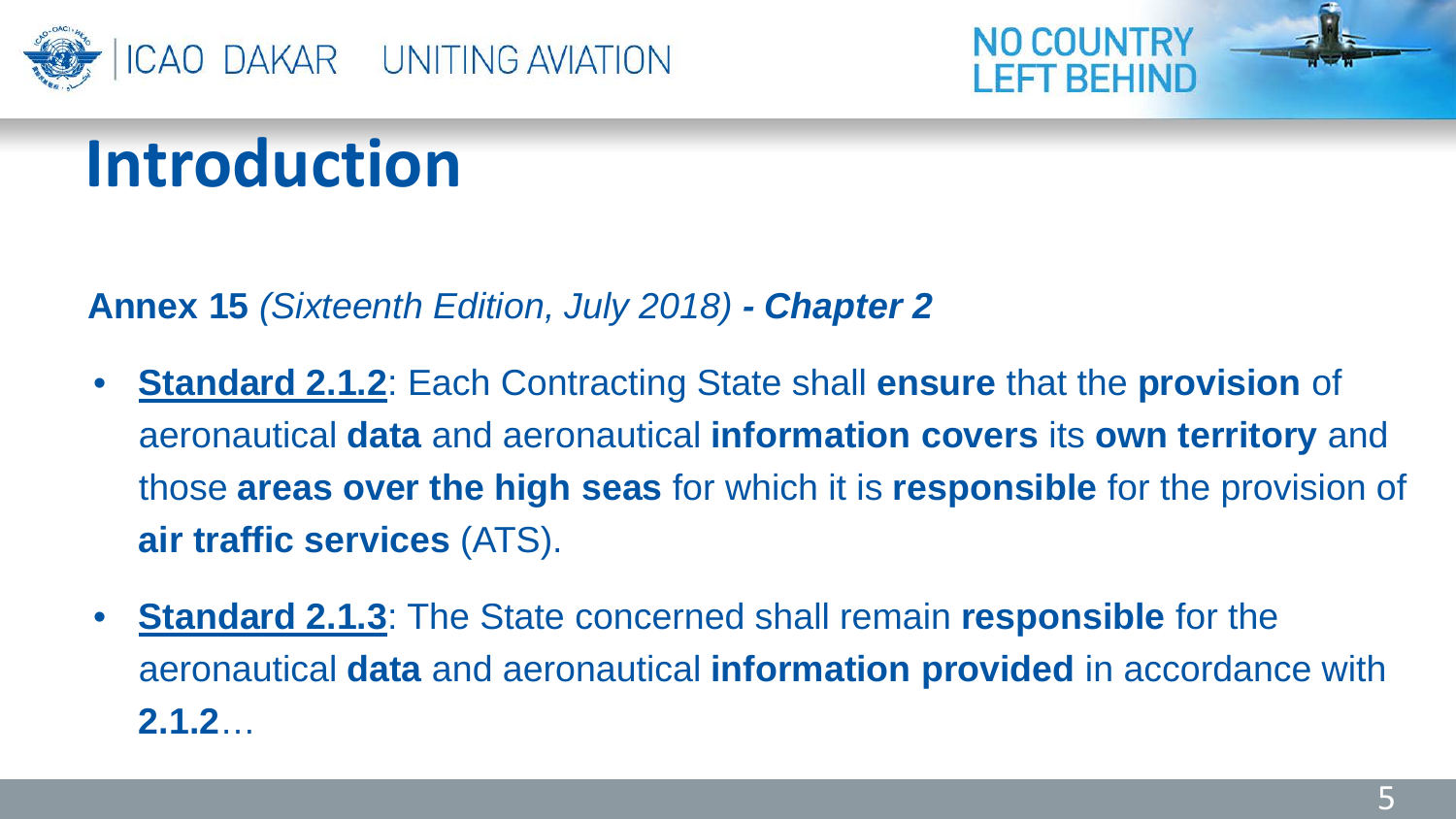



#### **Annex 15** *(Sixteenth Edition, July 2018) - Chapter 2*

- **Standard 2.1.4**: Each Contracting State shall **ensure** that the aeronautical **data** and aeronautical **information provided** are of **required quality**...
- **Standard 2.1.5**: Each Contracting State shall **ensure** that **formal arrangements** are established between **originators** of aeronautical data and aeronautical information and the **AIS** in relation to the **timely** and **complete provision** of aeronautical **data** and aeronautical **information**.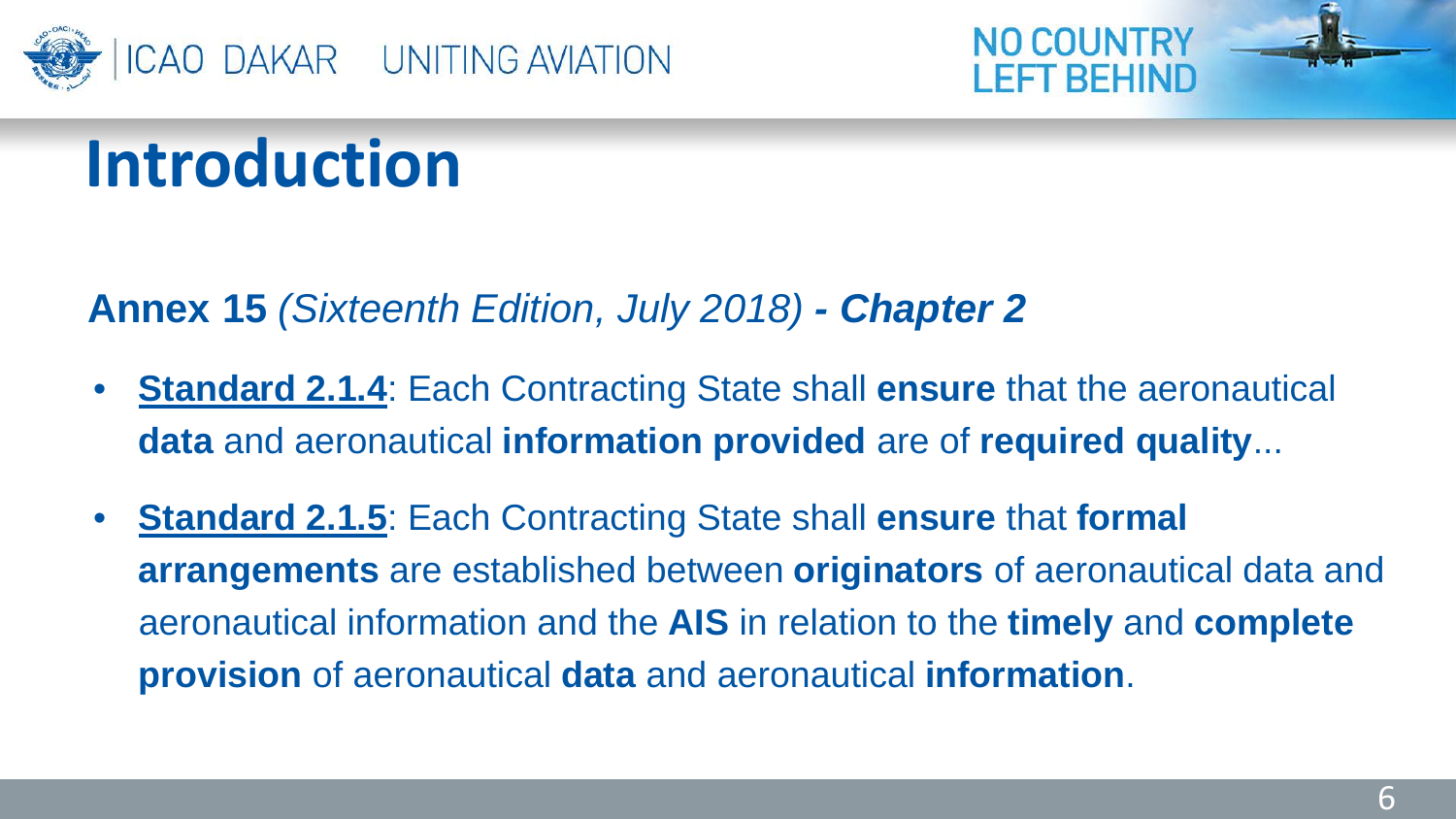



#### **Basic Building Block (BBB) framework**

- The **BBB framework** identifies the **essential services** to be **provided** for international civil aviation **in accordance** with **ICAO Standards**. These essential services are defined in the *areas of* **aerodromes, air traffic management, search and rescue, meteorology and aeronautical information management (AIM).**
- AIM essential services include: **NOTAM** service, **Cartography** service, **Aeronautical Information Publication (AIP)** service, **Pre-flight briefing** service and **Post-flight information** service.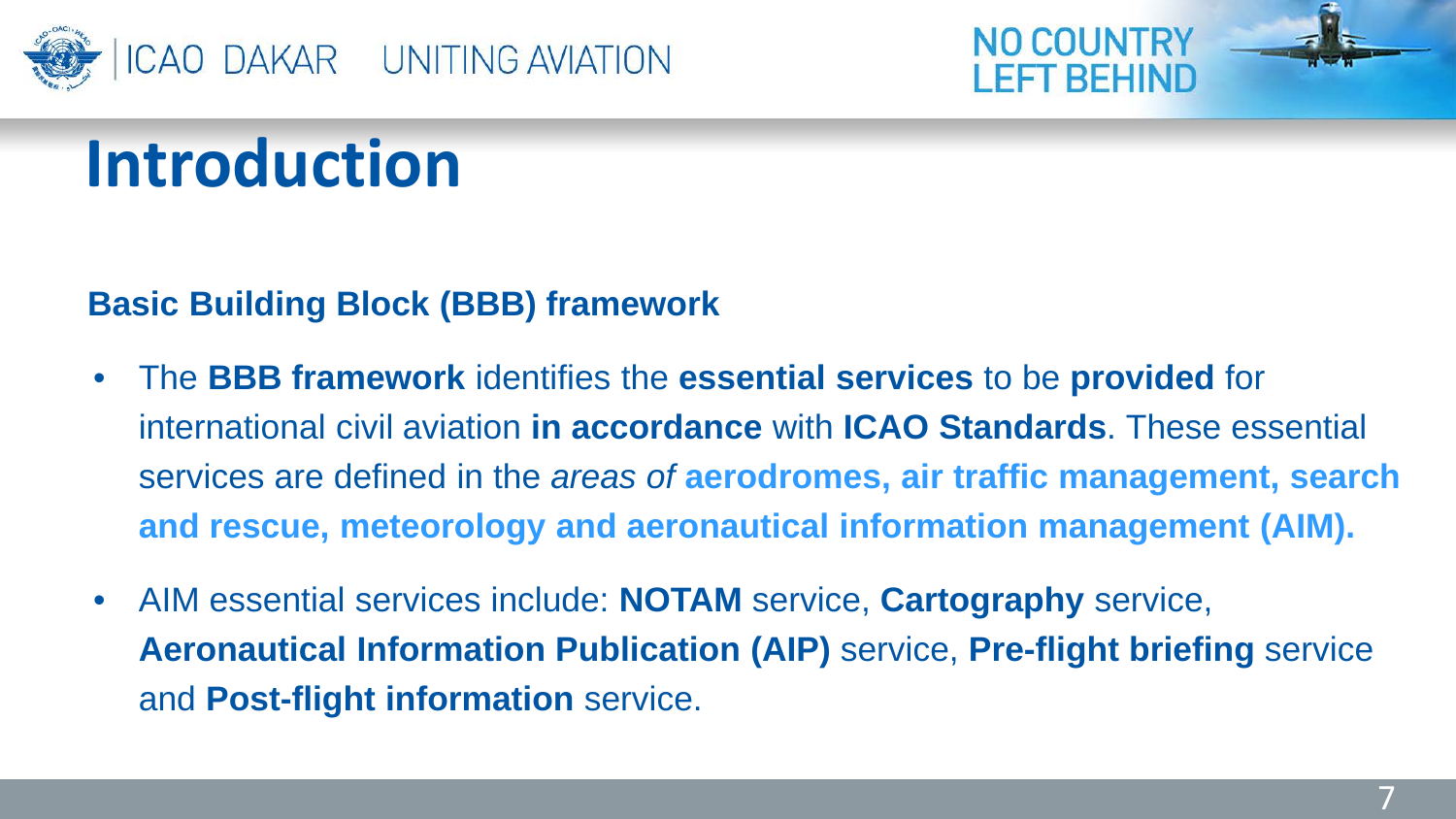



## **NOTAM Service**

- In order to meet the **operational needs** of the users, it is **essential** to provide **timely information** that **fits** for purpose.
- Lack of **timely issuance** of **relevant NOTAM** about **status** and **condition** of air navigation services infrastructure can **affect** the **safely** and **efficient conduct** of flight operations.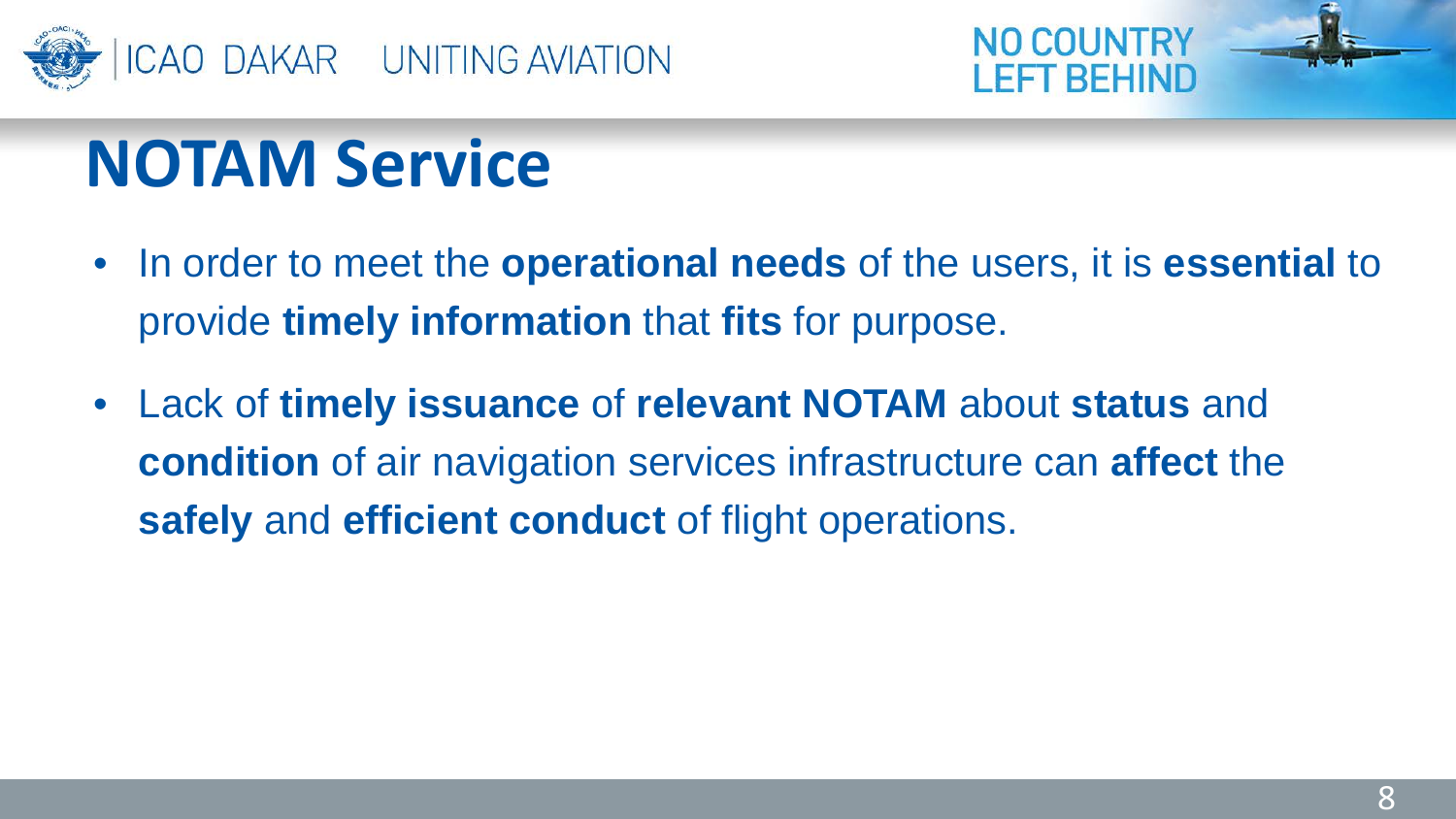

## **NOTAM Service**

- A NOTAM to be issued **promptly** for **temporary** and **short duration** information
- or **operationally significant** permanent or temporary **changes** of long duration with **short notice**
- A15 6.3.2.3 **Prescription** of NOTAM issuance
- A15 6.3.2.4 **Prohibition** of NOTAM issuance Annex 15: ch 6
- **Prevent** NOTAM **proliferation**



**NO COUNTRY** 

**LEFT BEHIND** 

PANS-AIM: ch 6, app 3,4,5,7

**Doc 8126, ch 6**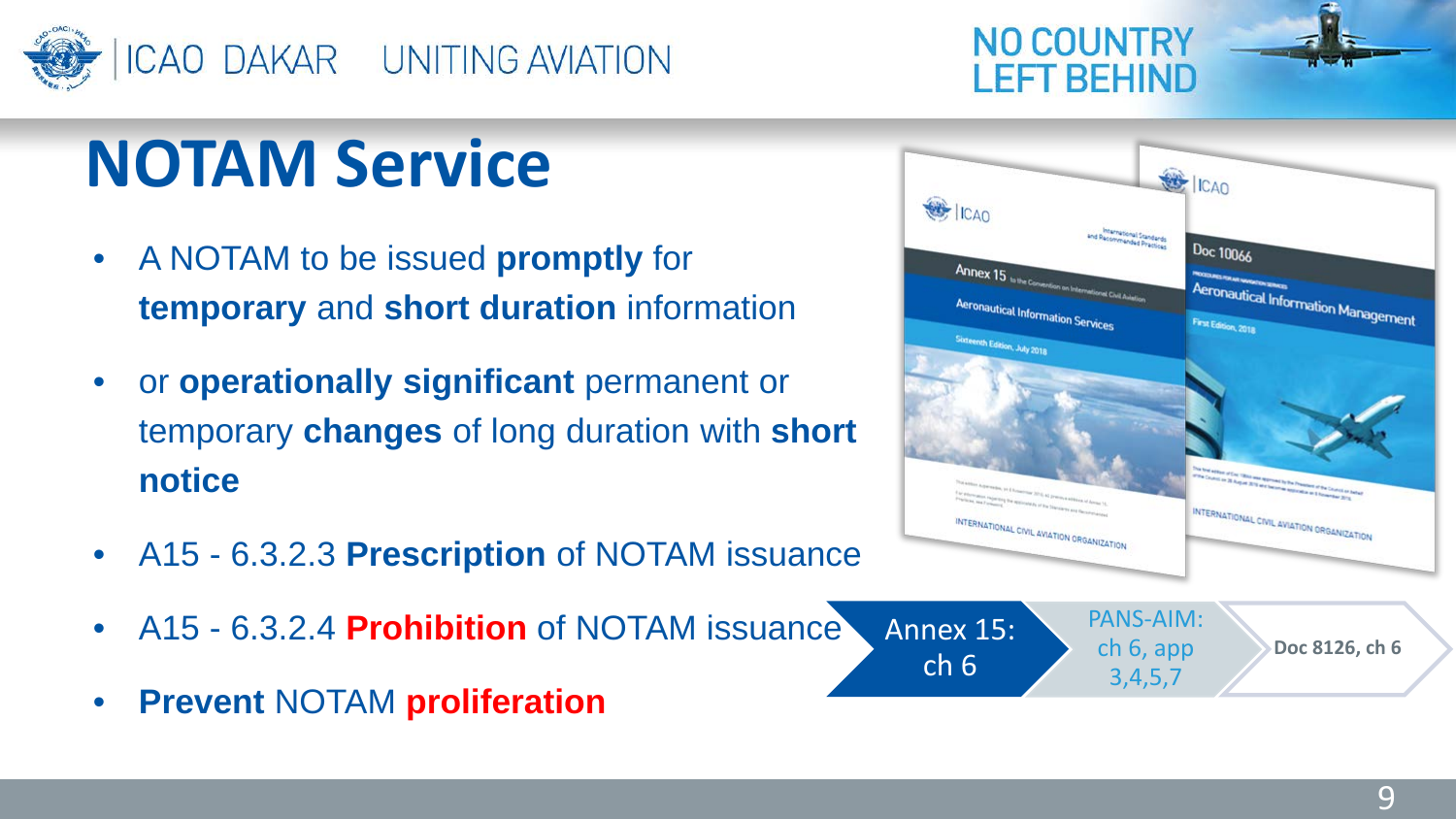



• Annex 4 requires each Contracting State to **ensure the availability** of the **required charts** either by producing the charts **itself**, or by arranging for production by **another** Contracting **State** or by an **agency**.

r REHIND

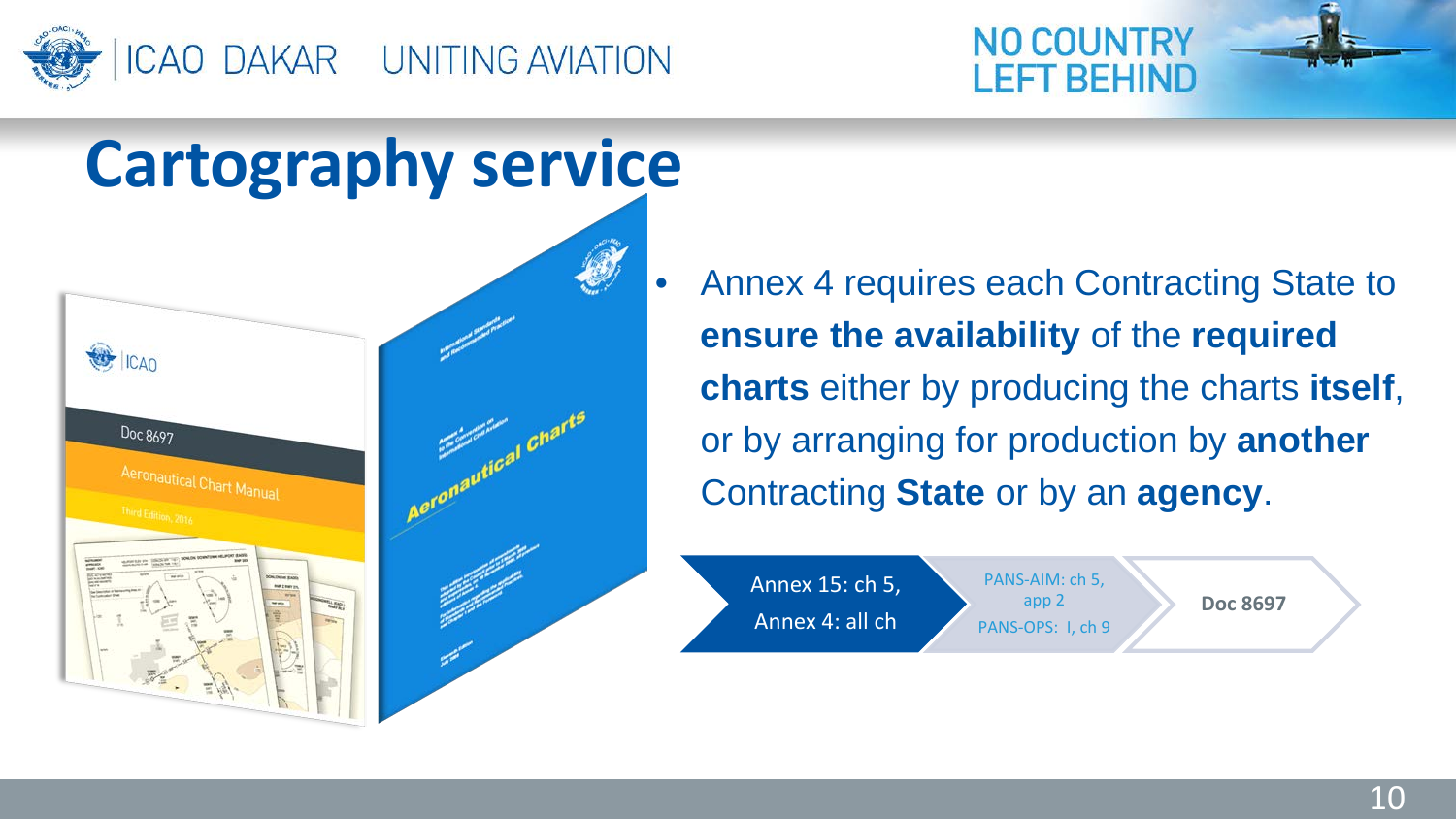



## **Cartography service**

- Non-production of aeronautical charts appropriate to the State
- Absence of relevant full list of Aeronautical Chart
- Absence of regular updates of charts
- **Lack of critical information essential for safety of air navigation**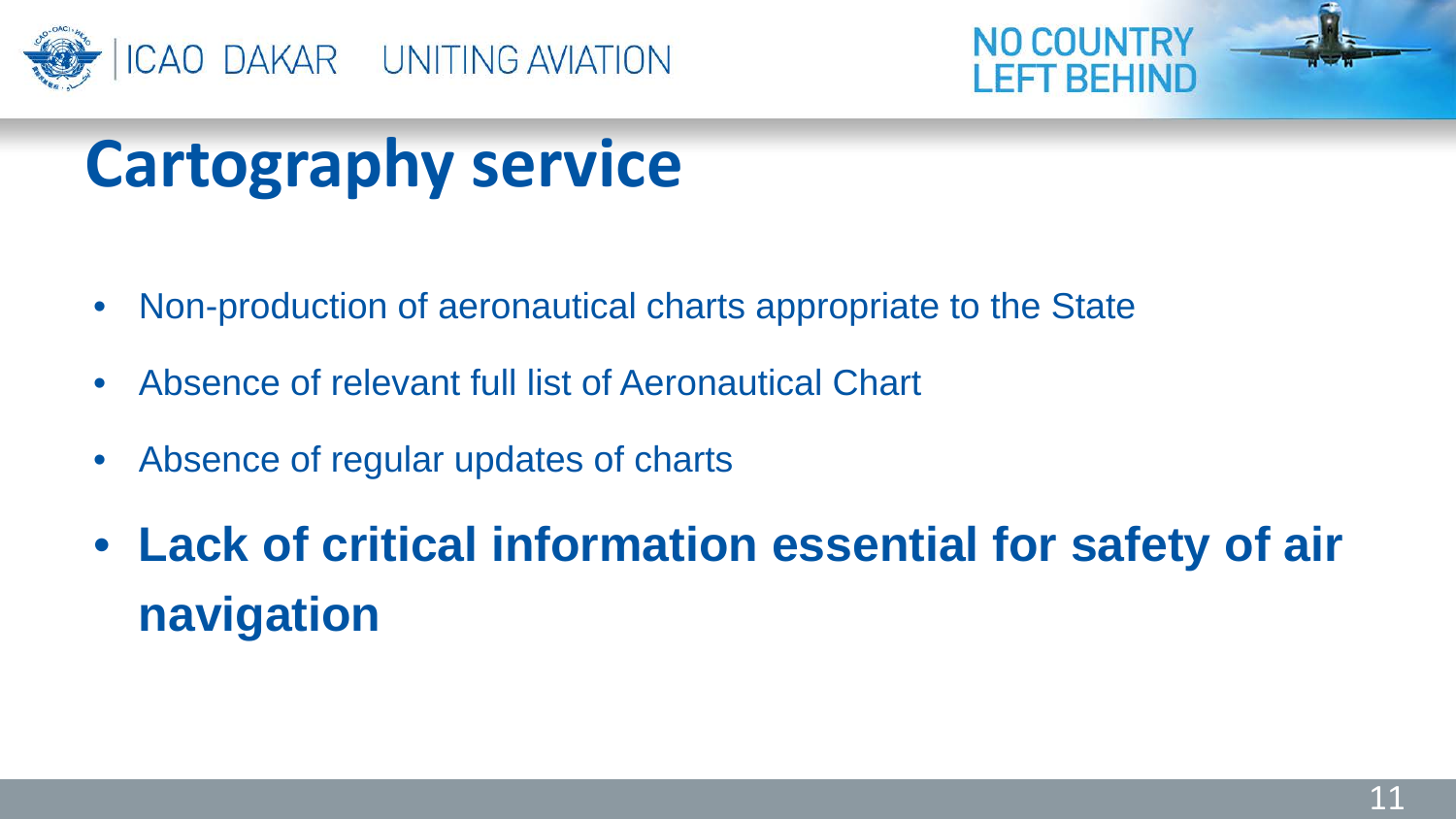



#### **Aeronautical Information Publication service**



- **AIP** is the **basic source** for aeronautical information of **permanent** and **long duration** nature.
- Non-provision of an AIP that is **standard formatted**, of **quality-assured** and **regularly updated** can jeopardize the safety of air navigation.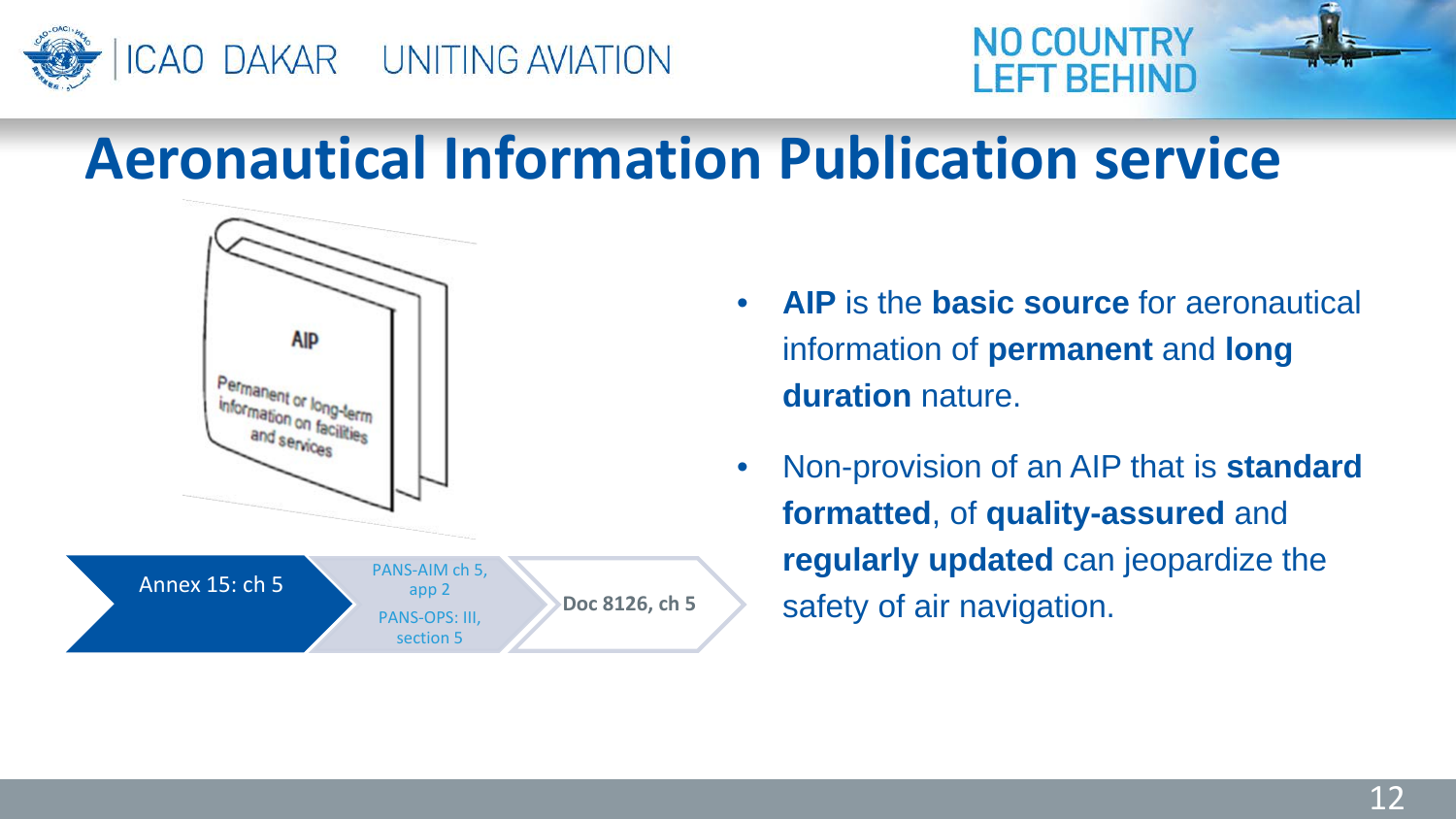



#### **Aeronautical Information Publication service**

- Easily locate essential safety information on conditions of services
- Common reference systems for consistent interpretation of data and information and to facilitate their timely exchange
- Prevent use of obsolete information in flight operations
- Prevent conflicting/misleading information within the different sections

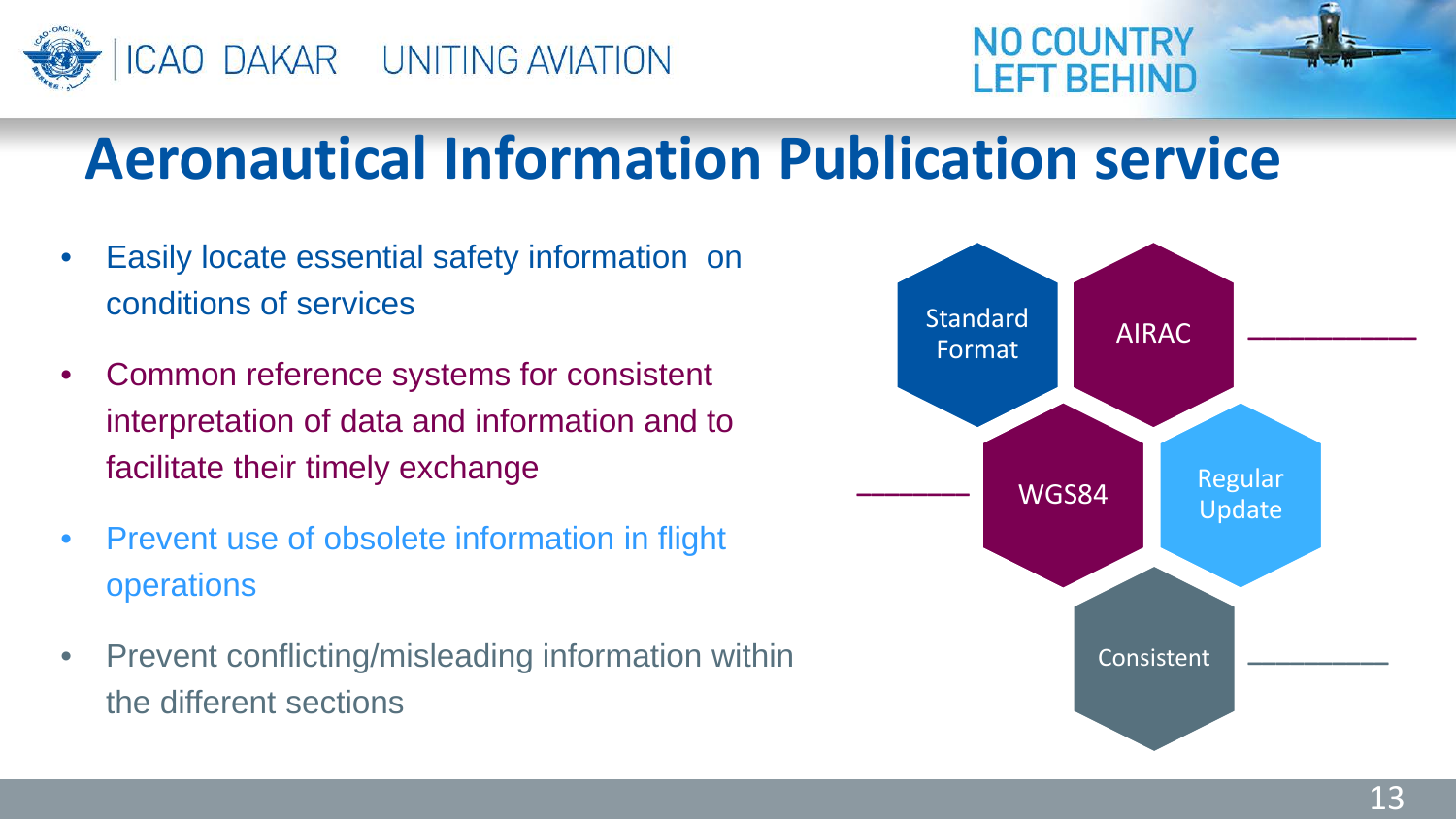



#### **Pre-flight briefing service**





- For any aerodrome used for **international air operations**, aeronautical information of **operational significance** relative to the **route** stages **originating** at the **aerodrome** shall be provided to **flight operations**  personnel.
- Lack of **pre-flight information** can affect flight **planning** and **safety** of air navigation.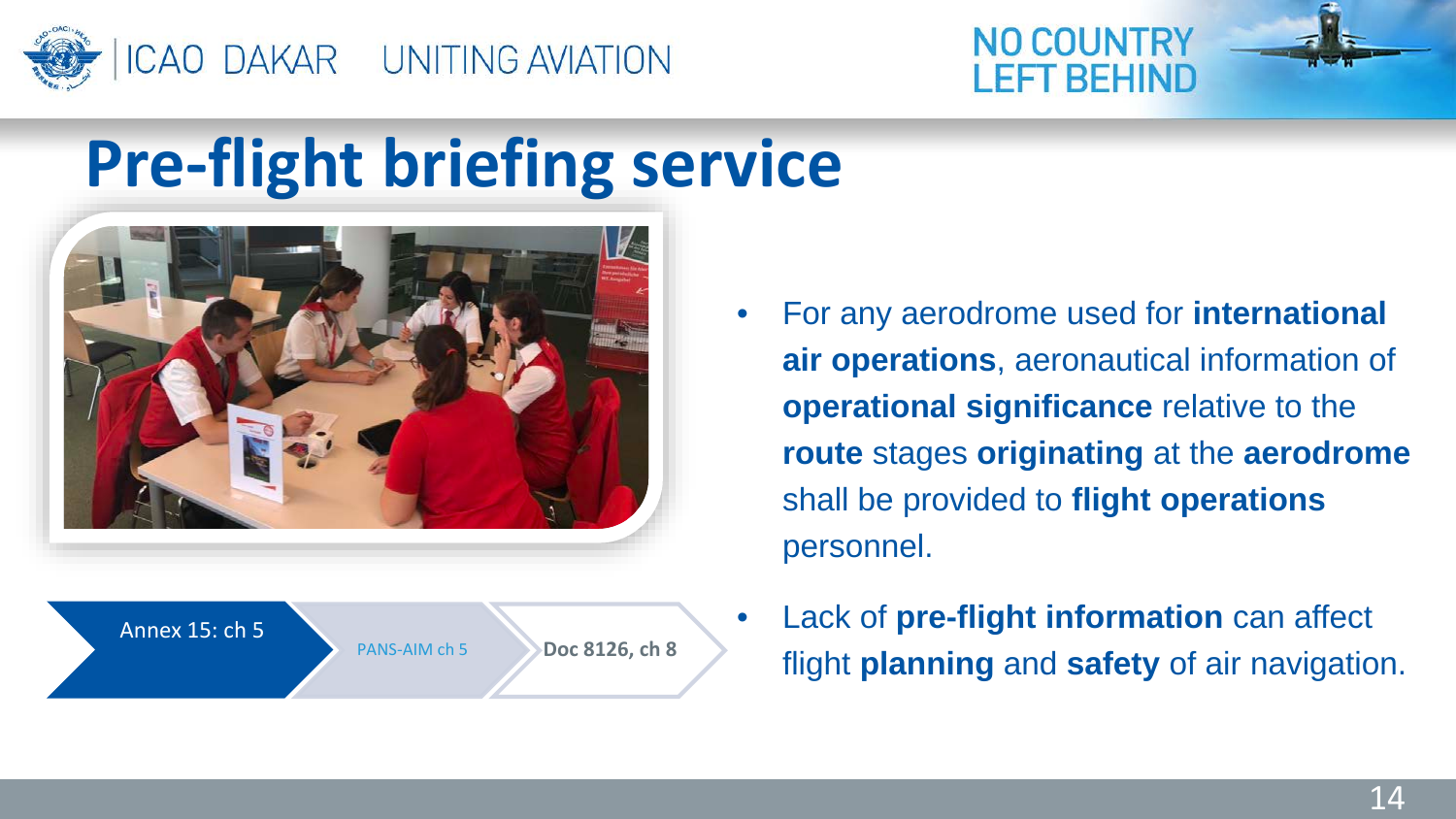



## **Post-flight information service**

- Information on the **state** and **operation** of air navigation **facilities** or **services**, or information relative to the **presence of wildlife hazards** reported by **flight crews**  is essential for the **safety** of **other flights**.
- For any aerodrome used for **international air operations**, arrangements to be made for the **reception** of **reports** from flight crews.
- Reports to be **available** to the **AIS** for **distribution** as the circumstances necessitate.
- Lack of **post-flight information service** will fail to update AIS with **operational significant information** noted by flight crews.



**Doc 8126, ch 8**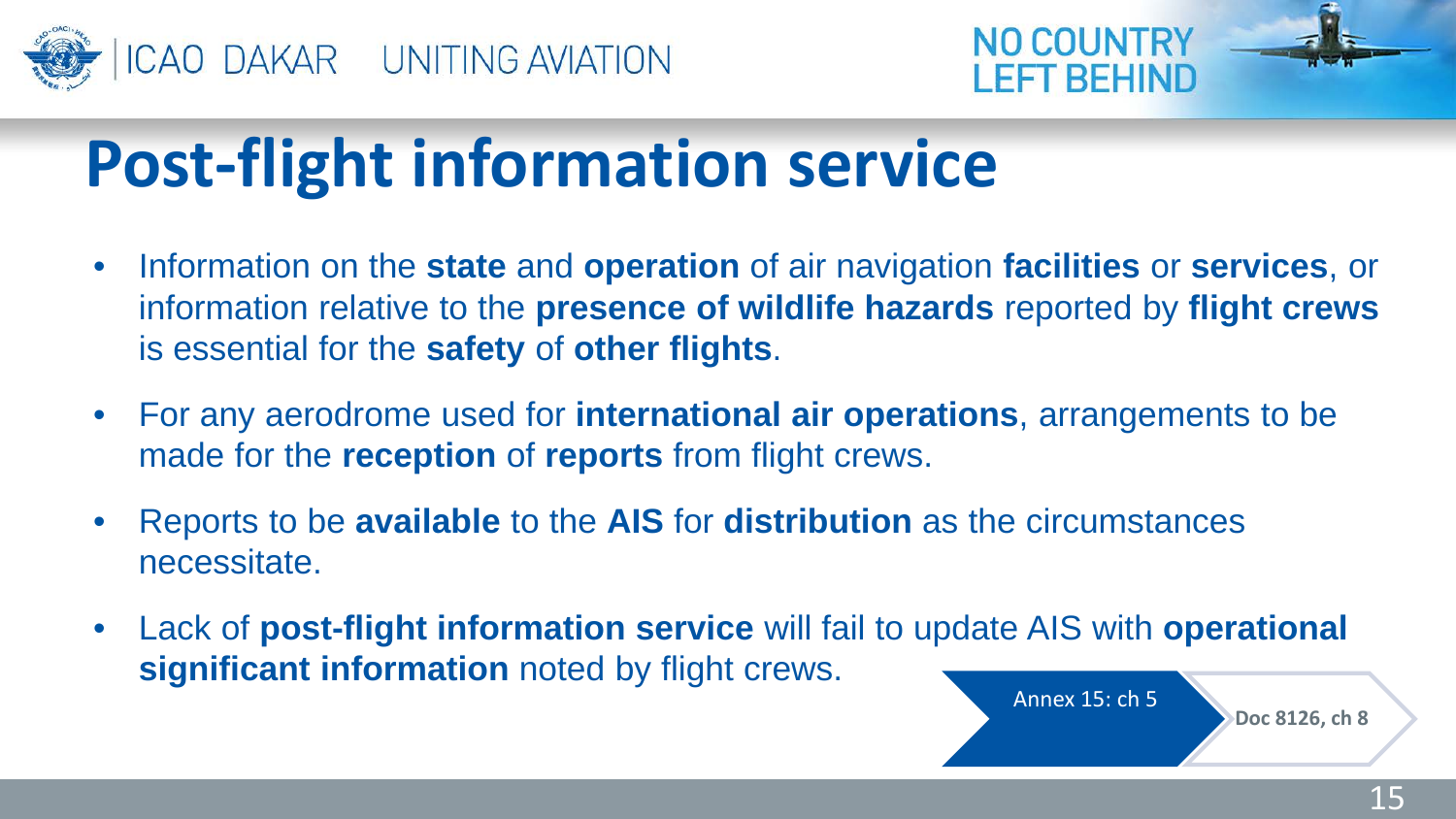



#### **Quality-assured aeronautical data and information**

- Ensure data and information compliance with the required standards
- Management, processing, verification, usage and exchange of aeronautical data and information in a **structured**, **automated system, reducing human** intervention
- Digital aeronautical data exchange between the parties involved in the data processing chain through use of aeronautical information exchange models
- Control of relationships along the whole data chain from the **origination** to the **distribution** to the next intended user

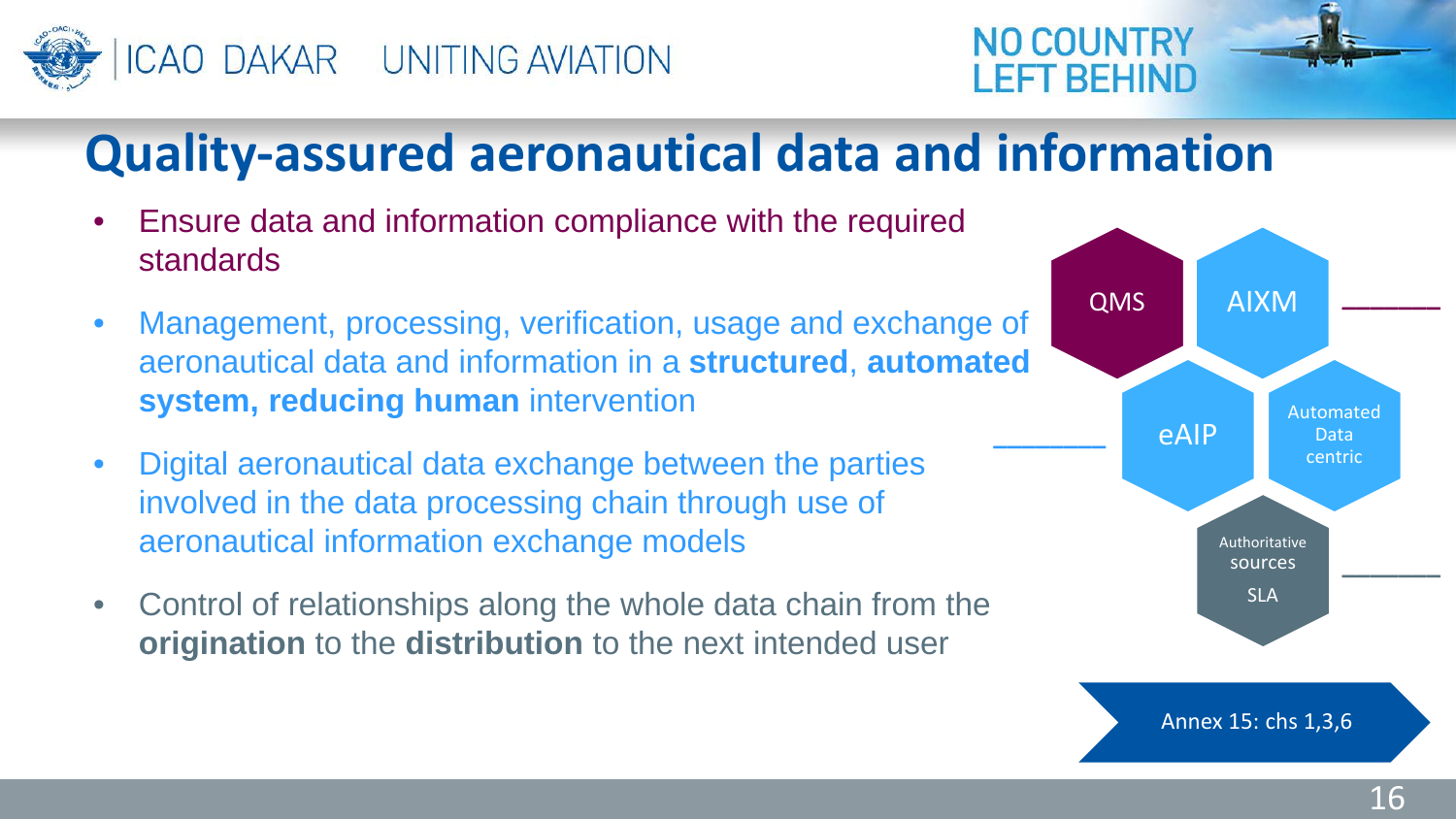



## **Digital terrain data sets**

- The need for **interoperable exchange** of terrain data requires **providing** the data in **digital form** and complying **with digital data exchange** requirements.
- Consists in the **replacement** of **existing terrain** data by **digital terrain data sets**.
- This element supports the migration to a **data-centric** environment where **terrain data**  will be **provided** in a **digital form** and in a **structured way**.

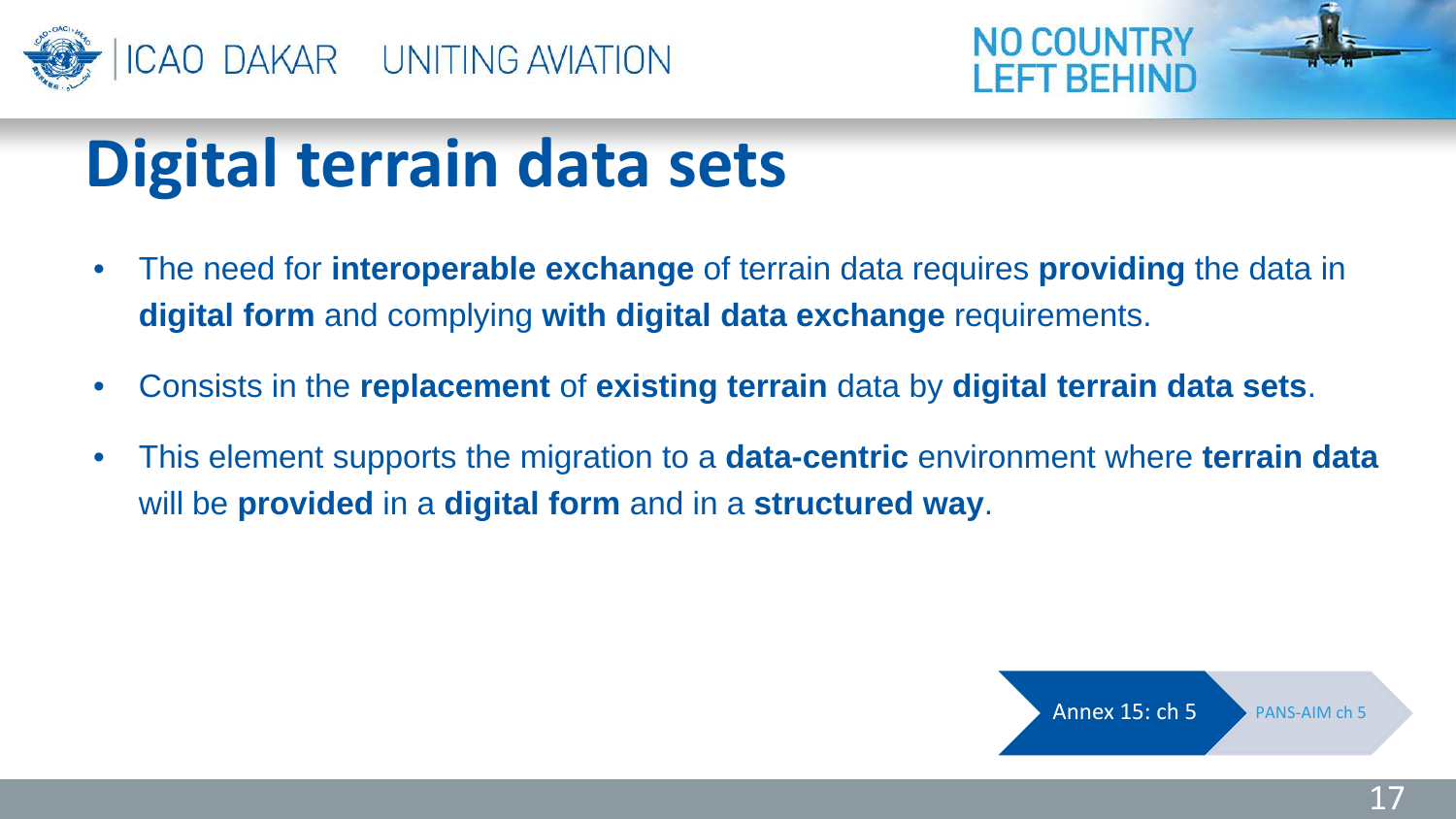



## **Digital obstacle data sets**

- The need for **interoperable exchange** of **obstacle data** requires providing the data in **digital form** and complying with **digital data exchange** requirements.
- This element consists in the **replacement** of **existing obstacle data** by **digital obstacle data sets**.
- Supports the migration to a **data centric** environment, obstacle data provided in a **structured** and **digital form** through the use of **information exchange models**, **AIXM**.